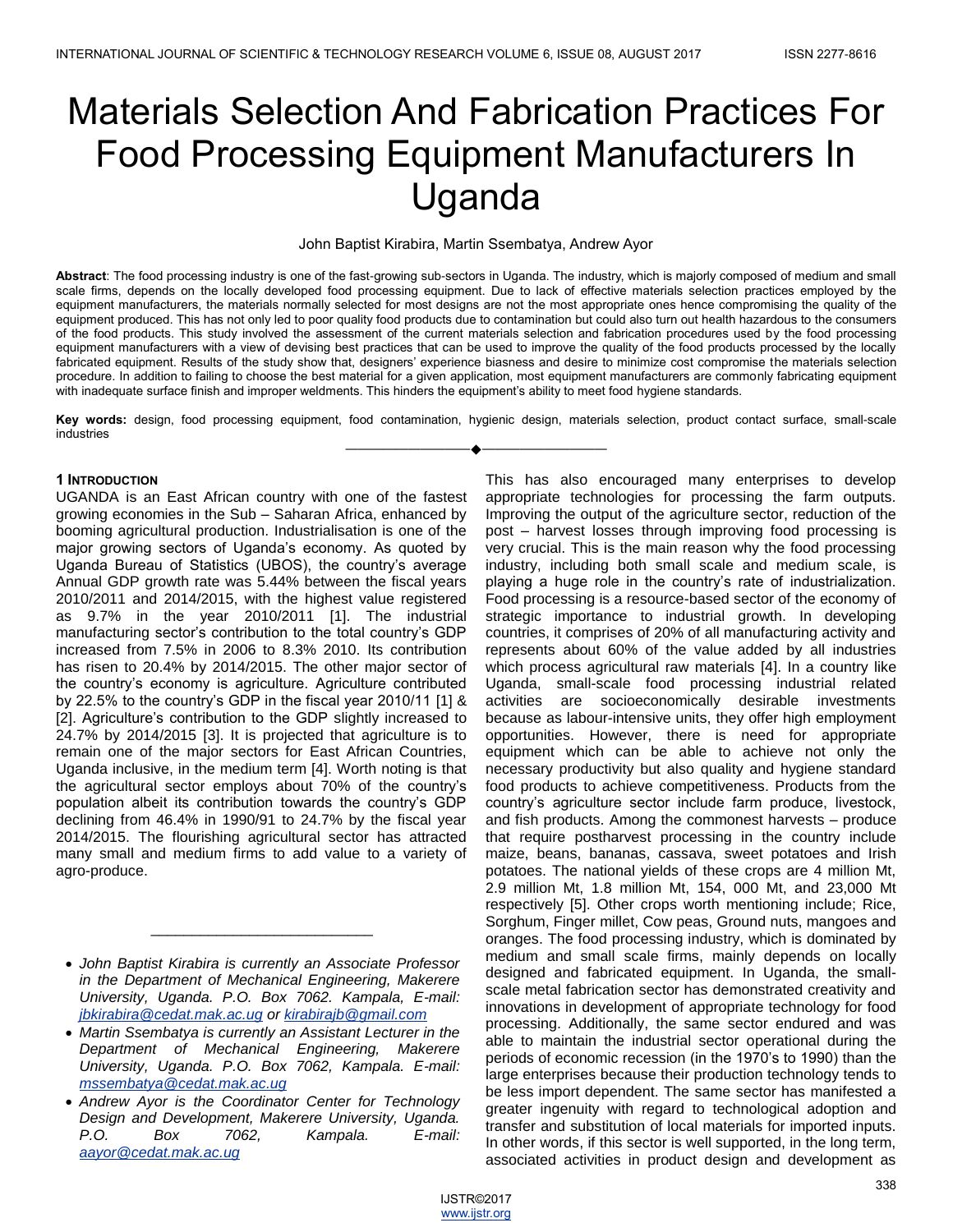well as the manufacture of equipment can be generated and could be a strong support for the agricultural sector. If well guided, with its stimulating effects on agriculture, manufacturing food equipment locally would contribute to a balanced, meaningful and sustained economic growth. There is a vast number of materials from which machine designers have a task of choosing the most appropriate for construction of a given design. This number is quoted to be close to 120,000 [6]. A designer must use an effective procedure and methods in order to achieve at the most appropriate material candidate for any given design. No single material can fulfil all functional and performance requirements of any design. In choosing materials, a compromise of some requirements e.g. strength, elasticity, corrosion resistance among others has to be taken apart from the primary requirements of the design like inertness to service conditions. Even though use of experience regarding the performance of different material for a given performance requirement is a necessity; a designer must accompany this by use of different sources of materials information in order not to eliminate the possibility of material substitution. As suggested by Ashby [6] and Cheremisinoff [7], the procedure illustrated in Figure 1 should be adopted while selecting a material for a design with multiple constraints. This procedure involves assigning a weighting factor to the different design goals of the material. A material that maximizes the high importance goals is ranked as the best. It is important to note the failure analysis step of the selection procedure. There are a number of suggested methods that can be used to narrow down the materials list from which the final candidate must be chosen. These include; Limits on material properties – which involves use of rigid and relative requirements, cost per unit method – which involves determining the cost required to achieve a unit of the desired material property, the Ashby's method which involves use of materials selection charts, and the weighted – properties method – which involves assigning each property a certain weight depending on the importance to the performance of the part in service. During the design of most food processing equipment, there are a number of functional requirements the chosen material must fulfil. The most important objectives in this case include achieving of food – material compatibility in the design and prevention of the food material microbial contamination of food products. In most cases, such contamination originates from the food raw materials, but also the product can be contaminated with microorganisms during processing and packaging. If the original equipment design was default of hygiene design, then it will be difficult to clean because residues may be retained in crevices and dead areas, permitting microorganisms which they refuge to survive and multiply. In any product development project the major aim is to achieve an equipment that fulfils its engineering function. However, specifically for food processing equipment, the requirement for hygiene is often conflicted with. Whilst, in seeking any acceptable compromise it is imperative that food safety is never compromised to this kind of risk. The criteria for hygiene design of food contact surfaces should ensure that the surfaces are smooth, impervious, free of cracks and crevices, nonporous, non-absorbent, non-contaminating, nonreactive, corrosion resistant, durable and maintenance free, nontoxic and cleanable [8], [9], and [10]. If the surface is coated with metal alloy, ceramics, plastic, or rubber in any way, the final surface must meet the previous criteria but also the 3A hygiene standards. The 3A standards require that such

coatings maintain corrosion resistance, and be free from surface delamination, pitting, flaking, chipping, blistering, and distortion under conditions of intended use. Similarly, if any modifications or process is used in fabrication it should be done using appropriate materials and in a manner that ensures the final surface meets the hygiene design criteria.

*TABLE 1: AISI, DIN AND EN DESIGNATIONS OF STAINLESS STEELS FOR FOOD EQUIPMENT [10]*

| <b>AISI</b> | <b>DIN/EN</b>                                                  | <b>Typical analyses</b> |          |           |         |           |            |
|-------------|----------------------------------------------------------------|-------------------------|----------|-----------|---------|-----------|------------|
|             |                                                                | $C\%$                   | Cr<br>%  | Ni<br>%   | Mo<br>% | Ti%       | N%         |
| 304<br>L    | DIN<br>e.g.<br>(EN<br>1.4307<br>X2CrNi 18-9)                   | <0.0<br>3               | 18       | 9         |         |           |            |
| 316<br>L    | <b>DIN</b><br>e.g.<br>(EN<br>1.4435<br>X2CrNiMo 18-<br>$14-3)$ | < 0.0<br>3              | 18       | 14        | 3       |           |            |
| 410         | <b>DIN</b><br>1.4006<br>(EN X12Cr13)                           | < 0.1<br>2              | 13       | <0.<br>75 |         |           |            |
| 409         | <b>DIN</b><br>1.4512<br>(EN X2CrTi12)                          | <0.0<br>3               | 11.<br>5 |           |         | <0.6<br>5 |            |
| 329         | DIN<br>1.4460<br>(EN<br>X3CrNiMoN27<br>$-5-2)$                 | < 0.0<br>5              | 27       | 5.5       | 1.7     |           | < 0.2<br>0 |

In the materials selection process, a variety of materials is available for fabrication of different food equipment. However, their properties also vary in terms of compatibility, workability, and related hygiene features. Among these, stainless steel takes the biggest share in food equipment design because of its corrosion resistance and durability in most food applications. It should also be noted that not all stainless steel is food grade steel. The AISI, DIN and EN designation of stainless steels commonly used in the food industry are given in Table 1. Other food equipment materials include polymeric materials, elastomers (especially for seals, gaskets and joint rings), adhesives in gaskets, lubricants (should not be in contact with food), thermal insulation materials, and signal transfer fluids (which must be food grade). The objective of this work was to assess the quality of Ugandan, locally fabricated food processing equipment with a view to ascertain challenges faced by the fabricators and seek insights for improving the sector.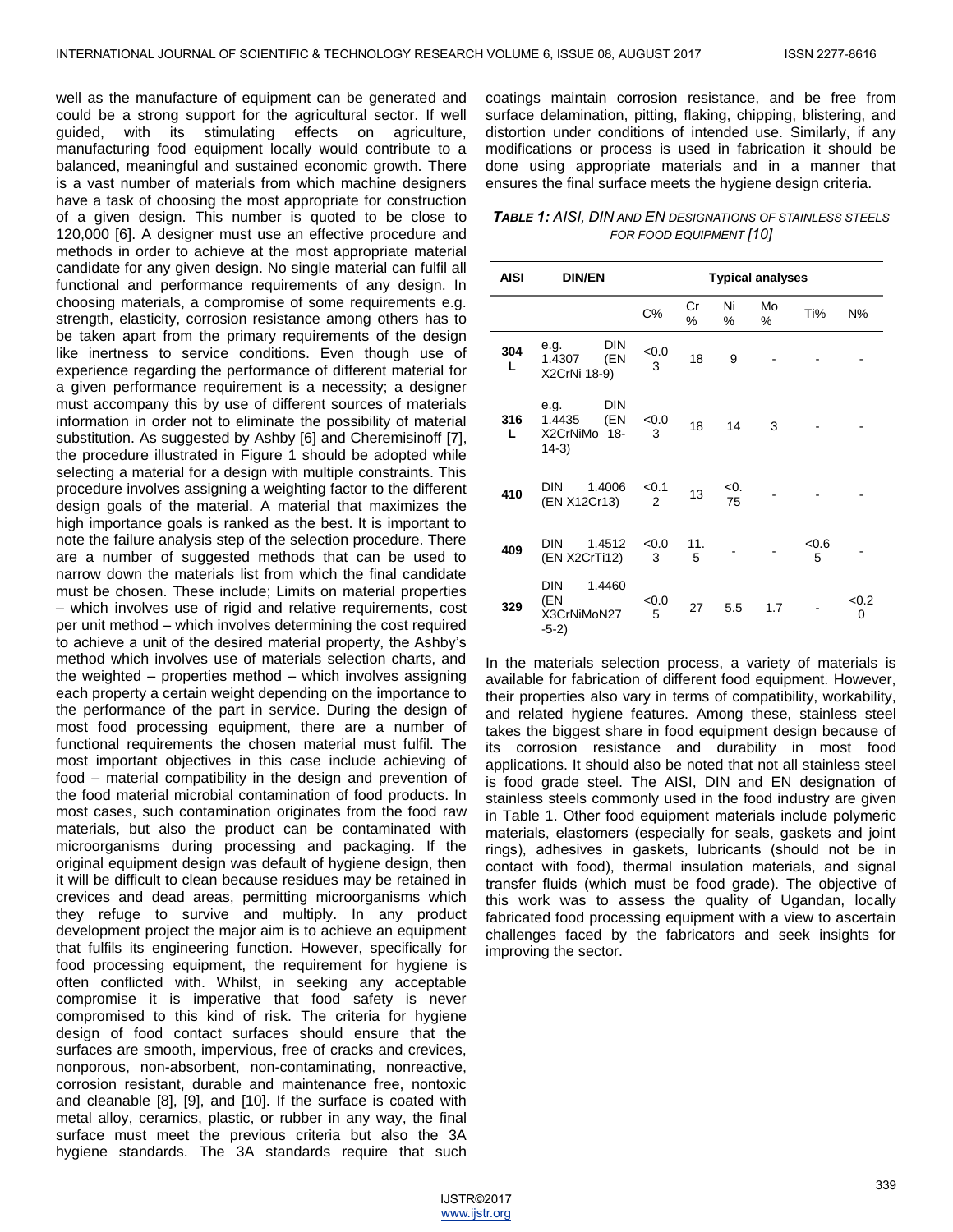

*Figure 1: The Cheremisinoff materials selection procedure flow chart [7]*

# **2 METHODS**

The study was mainly focused on the wet/moist food materials processing equipment like fruit juice extractors, oil presses, ground – peanut butter machines among others. The material selection procedures and materials used for the purpose of construction of the equipment were identified through interviews ad observation. The employed materials selection practices and procedures were compared to the standard practices. The study surveyed forty food processing equipment manufacturers in the areas of Kisenyi, Katwe, Kawempe, Bwaise, Ndeeba, Bweyogere and Kanyanya. All these are found in Kampala District in Central Uganda where the highest number of food processers operate from. Various industrial visits were carried out to these firms and this enabled carrying out personal interviews with the companies' artisans and directors who are involved in the design and development of the different food processing equipment. Questions were asked during these interviews that enabled gathering information that could help attain the research objectives. Observations of the different products and activities at the firm level were also exploited and photographs taken to keep these records. The questions asked were based on the decisions made under eight categories, namely; constraints, reliability, functional requirements, resistance to service conditions, processability, cost of materials, and availability of materials on market, skills and knowledge of usage.

# **3 RESULTS, FINDINGS AND DISCUSSION**

The results and findings from the survey were based mainly on the criteria used in materials selection, fabrication practices, hygiene requirements in relation to the required standard guidelines and the focus was on surfaces, joints,

piping, seals and related installation to meet food contact requirements for the equipment.

# **3.1 Profile of fabricators, technology employed, skills and clientele**

Most of the food equipment fabricators are small and medium scale firms, employing between 4 to 12 workers. They employ capital investments ranging from US \$ 5,000 to over US \$ 40,000 in machinery and general business operations. From the surveyed firms, the education qualifications/skills of the workers range from on-the-job training (20%); artisans i.e. with equivalent of a master craftsman certificate (38%), technicians (40%) and 2 % had higher degrees to master's level. 90% of the owners of the firms surveyed had previously worked for or been involved in similar trades of food processing equipment. A couple of the business owners had attained certificates and degrees in business and management skills through training. The equipment owned by the firms were mainly the ordinary tools and equipment used in conventional metal fabrication workshops. It should also be noted here that these fabricators were not only manufacturing food processing equipment but also ordinary metal products for the construction industry, furniture and related industrial parts and equipment. Equipment installed include ordinary arc-welding machines / generators, bending machines, rollers, angle and pedestal grinders, TIG/MIG welders and a number of assorted tools. Some had all the essential tools needed in fabrication of food equipment while others had only the basic fabrication equipment and could not afford specialized equipment like those required in welding of stainless steel. The product equipment in the area of food processing manufactured by the firms surveyed included pans, popcorn makers, peanut butter makers, grain milling and huller machines, milk and juice pasteurizers, juice extractors, oil mills, cassava and potato chippers, boilers, deep fryers, cereal roasters, food/meat extruders, food storage chambers, food packaging and sealing machines, bakery troughs, kneading and dough machines, mixers and blending machines and many others. The main clientele of these firms included domestic or individual customers, food processing firms, institutions (like schools, churches, hospitals, research facilities, NGOs) and most of them were local (88%) and the rest came from the region (Rwanda, Burundi, DRC, Tanzania, Kenya, and Southern Sudan).

# **3.2 Practices used to determine the final materials selection**

The survey involved over 40 food equipment fabricators, and the summary of the factors that determine usage for particular materials for a required equipment is as in Figure 2.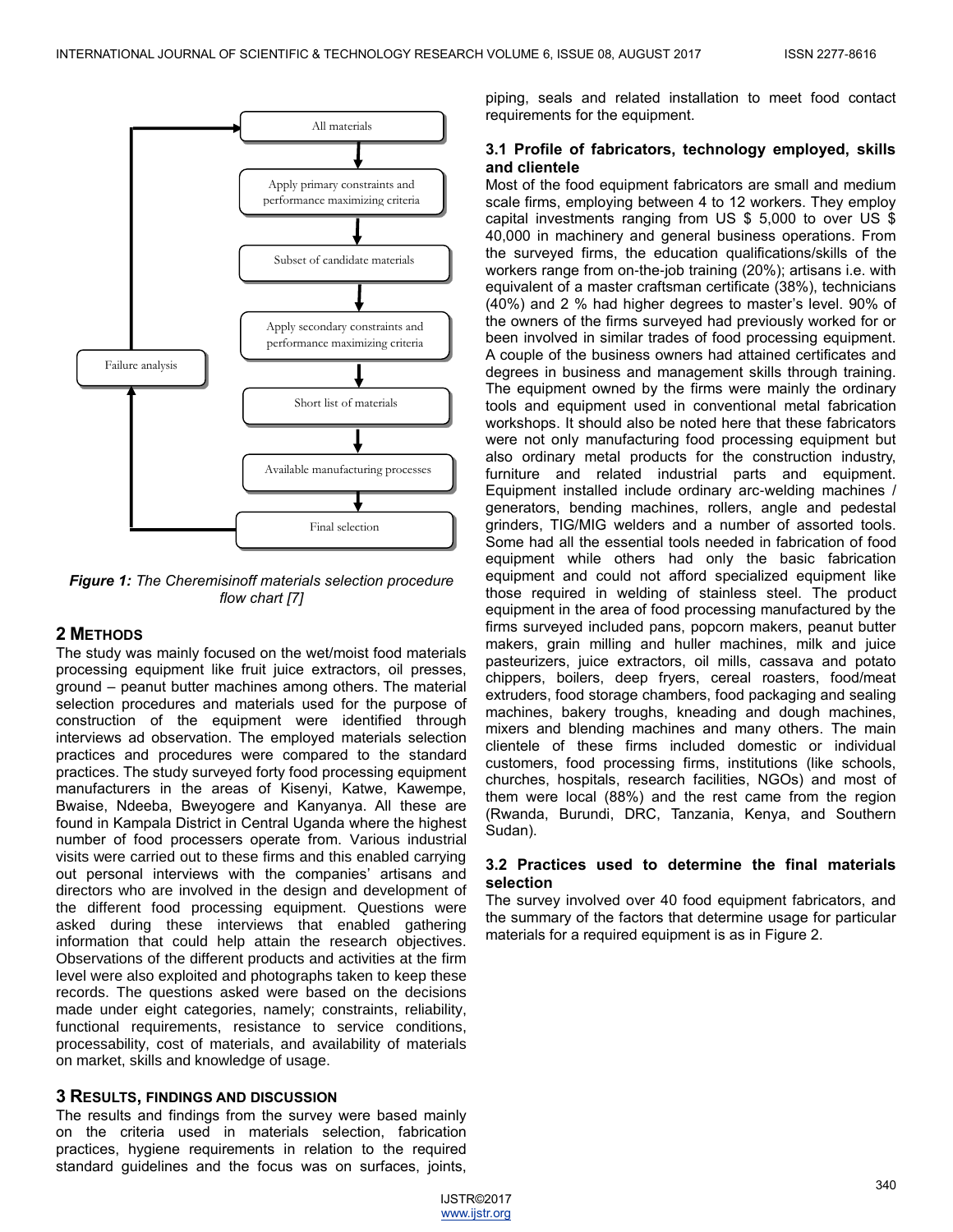## **3.2.1 Performance requirements considered by designers**

Designers normally consider a number of performance requirements during materials selection and these include; resistance to service conditions i.e. resistance to attack by the food material and/or environment intended to be handled by the equipment, cost requirement which involves designing for optimization of the overall design cost, processability which is the ease with which the machine component can be manufactured when made out of a given material. Considered are also functional requirements of the design which are the primary requirements a design must fulfil. It was noted that cost is a major factor considered by manufacturers during design. This prejudices the effectiveness of the materials selection procedure because it is very likely to bias the selection leading to a less effective and cheaper material.



# *Figure 2: Basis on which final materials selection is determined by fabricators*

# **3.2.2 Construction materials and toxicity minimization**

It should be noted that materials used in the fabrication of food processing equipment must fulfil specific requirements such that product contact material or surface is inert to the product under any operating conditions as well as to cleaning detergents and sanitizers. Basically, the material in contact with the food product must be corrosion resistant, smooth textured, nontoxic, mechanically stable, and easily cleanable. However, from the survey it was evident that most of the firms' selections do not conform to the mentioned minimum standard requirements for construction materials. Findings indicate that only 2 out of the 40 fabricators selected the suitable food grade materials for construction of food equipment. The rest of the firms selected nonconforming materials like mild steel (for instance in construction of peanut butter grinding machines), galvanized steel (in juice extractors), uncoated aluminum containers (for fruit juices) and some would instead use stainless steel (with 10% Cr) which is also not food grade. Despite the fact that some fabricators have skills to follow the right procedure to come up with the appropriate materials, this weakness was attributed to:

- Minimizing the final cost of the equipment
- Limited availability of the appropriate materials on the local market and related costs
- High cost of purchasing and subsequent processability of the material.
- Unhealthy business competition leading to pressure on fabricators to try completing contracts as fast as possible yet compromising the appropriate practices.

Other than the general stainless steel types (AISI-304, AISI-316 or AISI-316L) that are widely used for food grade surfaces because they offer sufficient corrosion protection, plastics and elastomers can also be used. However, during the survey none of the group surveyed used plastics in the fabrication of food equipment. Also worth mentioning is that a host of fabricators use scrap plates, piping, and related part without critical scrutiny of the scrap, cleaning and determination of material grade. This could also introduce toxicity in the subsequent application of the equipment.

# **3.2.3 Materials selection procedure currently employed**

Based on the interviews with the designers, food processing equipment manufacturers normally apply the materials selection procedure that is evident to have a number of deviances from the standard procedures suggested in [6], [7], [8], [9] and [10]. First, the full menu list of materials from which to choose is mainly generated based on the designers' experience i.e. basing on knowledge of performance of materials used for a similar application in the previous designs. This method does not only eliminate the possibility of material substitution for a given material application since it doesn't enable assessment of novel materials for a given application but it also kills creativity. Secondly, during the screening stage, factors such as environment protection, material's durability during use are not common key factors that are used to narrow down the materials options generated in the first step of the selection procedure. Thirdly, cost plays a very big role towards the kind of final material option chosen. As noted earlier cost based - material selection has various limitations. Lastly, and most importantly, it is observed that the conventional material selection procedure doesn't encompass the failure analysis step as the Cheremisinoff – procedure, Figure 1, of the chosen material. This is such an important step that shouldn't be ignored. It enables ascertaining if the chosen material is the most appropriate material candidate. Sometimes, testing of the material or machine and/or machine component (either experimentally or by modelling) should be done in the service environment of the machine design. All this is not done by the food processing manufacturers. Sometimes, testing is only used to ascertain the material procured for use in design. In this case, experience based verification which involves use of one's experience to judge the material's performance and Magnetism test which is commonly used to test if the material is stainless steel in nature are used. The latter test has a limitation that it's not only stainless steel that is a nonmagnetic engineering material.

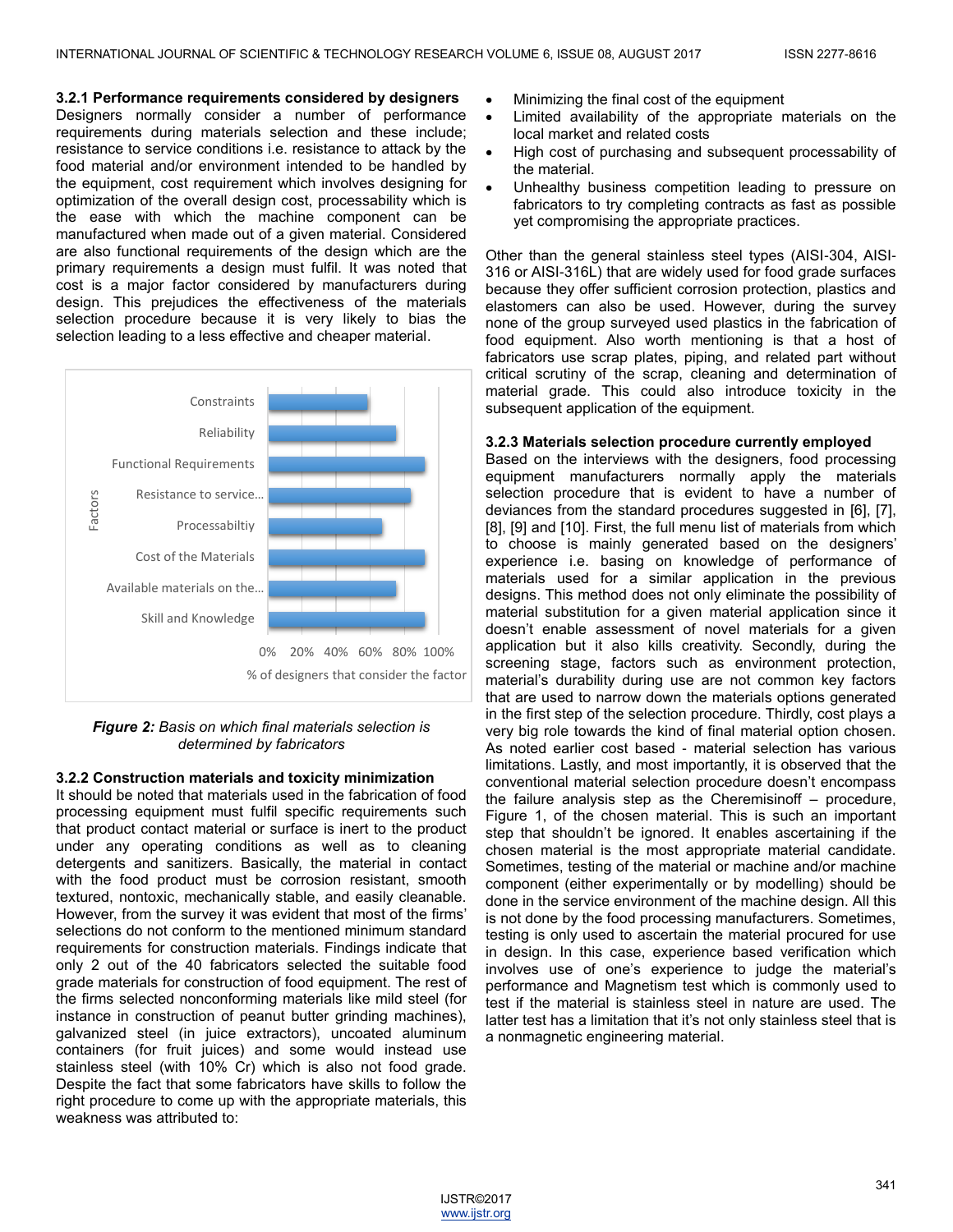*TABLE 2: COMPARISON OF THE CURRENT AND THE MOST APPROPRIATE MATERIALS SELECTION PROCEDURE*

| <b>Materials</b><br>selection<br>procedure step  | <b>Standard selection</b><br>procedure [7], [8]                                                                                                                                                                                                                                 | <b>Currently used</b><br>materials selection<br>procedure                                                                                                                                                                                 |  |  |  |
|--------------------------------------------------|---------------------------------------------------------------------------------------------------------------------------------------------------------------------------------------------------------------------------------------------------------------------------------|-------------------------------------------------------------------------------------------------------------------------------------------------------------------------------------------------------------------------------------------|--|--|--|
| Generation<br>Ωf<br>initial<br>materials<br>menu | ✓<br>Should<br>consider<br>all<br>possible<br>options<br>Should<br>be.<br>generated using a<br>well stored source<br>оf<br>data<br>about<br>materials<br>performance<br>e.g.<br>Computer<br>materials<br>databases                                                              | $\checkmark$<br>Not all<br>possible<br>materials<br>options<br>are considered<br>✓<br><b>Based</b><br>on<br>designer's<br>knowledge of the<br>materials<br>performance<br>in<br>similar<br>previous<br>designs                            |  |  |  |
| Initial screening                                | ✓<br>Involves narrowing<br>down<br>list<br>οf<br>materials<br>using<br>rigid requirements<br>geometric<br>and<br>restrictions<br>✓<br>Commonest<br>methods<br>suggested<br>are<br>Ashby's<br>method.<br>cost<br>per<br>unit<br>method, and limits<br>materials<br>on<br>method. | ✓<br>Not<br>commonly<br>done<br>due<br>to a<br>initial<br>narrow<br>material<br>options<br>list generated<br>✓<br>lf<br>done.<br>cost<br>minimisation<br>and<br>consideration<br>οf<br>go/no<br>the<br>go<br>requirements<br>are<br>used. |  |  |  |
| <b>Final selection</b>                           | Weighting<br>factors<br>method<br>and<br>comparison to the<br>local<br>needs<br>and<br>expertise used to<br>choose<br>the<br>material that best<br>fulfils<br>all<br>performance<br>requirements                                                                                | ✓<br>The<br>two<br>commonest<br>performance<br>requirements used<br>aid<br>the<br>to<br>final<br>selection are cost<br>functional<br>and<br>requirements                                                                                  |  |  |  |

It is also interesting to note that a good number of firms fabricate food processing equipment without following any materials selections procedure, but just copy from other designs and fabricate according to the order given. Table 2 gives a summary of the comparison between the suggested appropriate materials selection procedure (Cheremisinoff – procedure) and the commonly used procedure used by the designers.

# **3.3 Functional Requirements**

From the survey finding indicate that 36 out of the 40 firms fabricated equipment that meet engineering functionality requirements. However, it should be noted that for food equipment functionality design differs from the conventional ones. The approach emphasizes hygiene aspects as a must to be integrated to achieve good overall functional requirements. The following were noted in the designs surveyed:

# **3.3.1 Cleanability and decontamination**

Besides choosing nonconforming food grade materials among the 38 firms, mentioned in 3.2.2, the equipment were found difficult to clean, difficult to dismantle for repair and maintenance and were prone to contamination by aggressive detergents.

**3.3.2 Prevention of ingress and growth of microorganisms** Food equipment must maintain an environment limited of organisms as much as possible in order to meet the product shelf life and also mitigate public health requirements. Unfortunately, most of the locally fabricated equipment had construction and fitting weaknesses leading to dead ends, crevices, and gaps in joints. These defects were common to presses, peanut butter making machines, cereal grinding mills, dairy storage and processors, and juice extractors. These lead to settlement of product remains and trap microorganisms which could subsequently multiply and contaminate the equipment.

## **3.4 Hygienic design requirements**

For hygiene design, food equipment must have food contact surfaces which are as smooth as possible. The requirement dictates that during use, the surface in contact with food must be nontoxic, non-absorbent and resistant to product as well as to cleaning and sanitizers. According to EHEDG, 2004, surfaces must drain (slope ≥3°), a roughness Ra ≤0.8 µm and avoid misalignment, crevices, screw threads, sharp corners (r ≥ 3 mm) and no dead areas. Similar studies reveal that that poor hygiene of equipment is one of the most serious problems in the food industry; nevertheless there is still little awareness of possible consequences of equipment that is not hygienically designed [10], [11], and [12].

#### **3.4.1 Surfaces and geometry**

The survey finding indicate that over 80% of the food equipment inspected had crevices, metal-to-metal joints made with either rivets or screws, poor drainage with slopes horizontally oriented and others more than 3°, poor gaskets, dead ends, and corners made out of scrap materials at 90°.

#### **3.4.2 Drainability and layout**

All guidelines on food equipment design contend that the exterior, interior and pipework of food equipment must be selfdraining as well as easily cleanable. Hence the design requirements must avoid horizontal surfaces and adopt slanting ones instead. This practice has been followed by over 98% of the local fabricators that were involved in the survey of this study.

#### **3.5 Fabrication practices**

# **3.5.1 Surface finish**

To minimize food product contamination, food processing equipment components, especially those surfaces in contact with food must have a surface finish or smoothness that is free from imperfections such as pits, folds, and crevices. A good surface finish ensures no food materials is retained in the equipment to minimize growth of microorganisms. A surface finish Ra =  $0.8 \mu m$  is recommended by EHEDG [10]. It was noted in the survey that the smoothening of the food contact surfaces were done poorly and actually in most cases fabricators were not bothered about smoothening the surfaces. Only very few equipment were found to have been fabricated to a satisfactory smooth surface finish. A typical equipment with a satisfactory good surface finish is illustrated in Figure 3. However, for most equipment fabricated, a lot of imperfections like pits, folds, misalignments, were noted as can be shown in Figures 4 and 5. Only two out of the forty fabricators were able to achieve the required food grade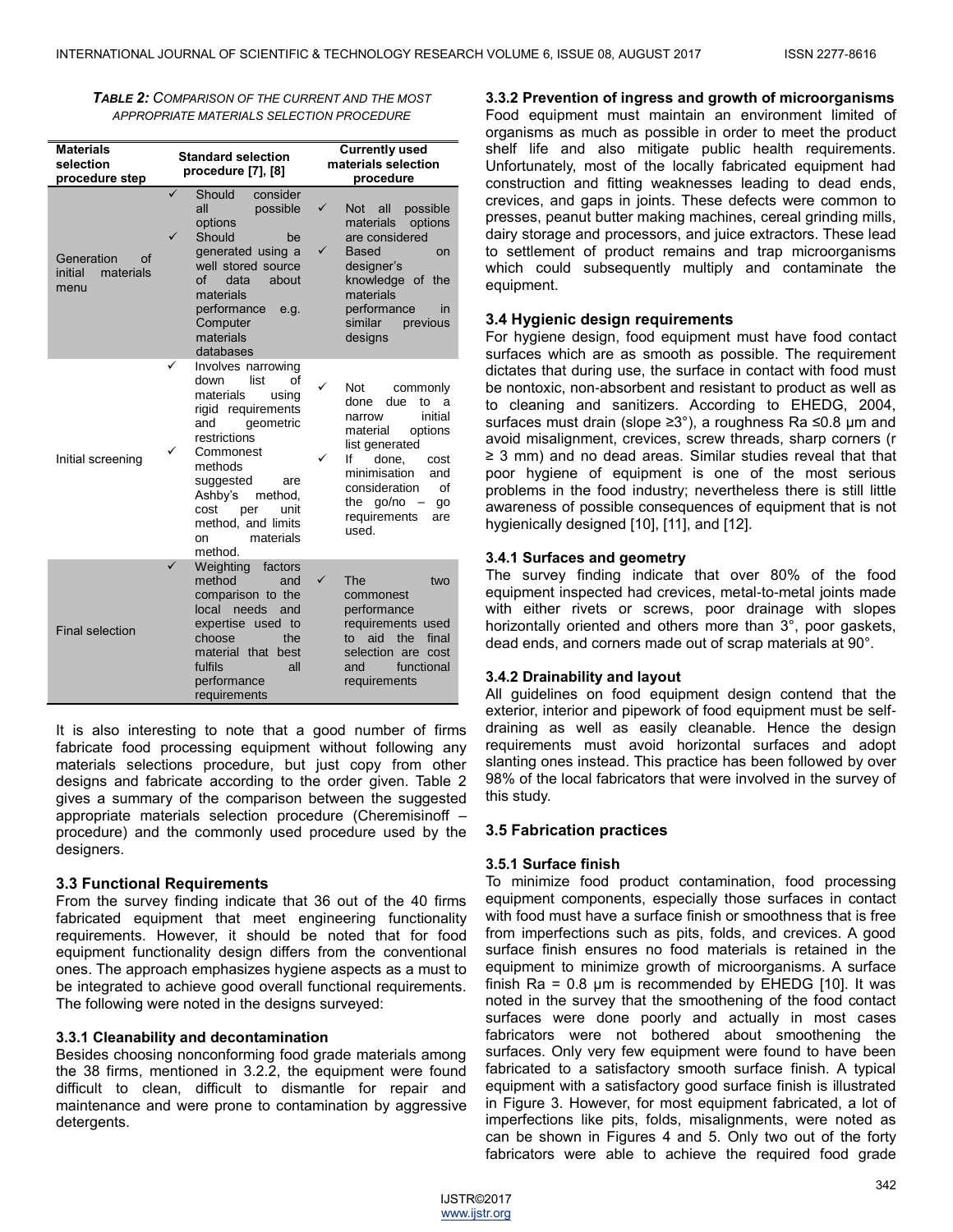surface finish and free of imperfections.



*Figure 3: Equipment with a fairly satisfactory surface finish as compared to products of other fabricators*

Fabricators attributed this to mainly two challenges: firstly, is lack of the equipment to smoothen the stainless-steel materials and also being able to measure the achieved surface finish. The second reason was that they were ignorant of the minimum surface finish requirements for food contact surfaces.

#### **3.5.2 Weldments**

Of the surveyed fabricators, only two out of the forty could carry out proper welding to achieve acceptable weldments as required for food contact surfaces. The rest of the welders could not achieve the required weldments. As can be shown in Figure 3, a good weld achieved by one of the fabricators in the first group is indicated. However, the weldments from most other groups were characterized by imperfections that lead to surface weakness and subsequently act as sources of microbiological problems via inadequate cleaning and drainage and hence product retention. As illustrated in Figures 4 and 5, the key observations in these weldments are:

- a) Lack of weldment penetration or incorrect penetration also known as under penetration, hence creating crevices that subsequently trap food materials at the joint, see Figure 5. This was identified as one of the major hygienic problems both in containers and pipework.
- b) Due to poor workmanship, weld joints which are rough and poor especially in the heat-affected-zone. This problem was attributed to inadequate inert gas shielding due to lack of proper skills by the workers.
- c) Again, due to poor skills, misalignment was noted in various cases. This was attributed to several causes, ranging from incorrect fitting, improper design implementation, to mismatch in thickness and/or diameters in case of pipefittings.
- d) Some fabricators use ordinary arc welding when making joints of stainless steel plates/cylinders. This would lead to very rough joints and worst of all centreline cracking of the weldment. Subsequently, food materials lodges into

these cracks leading to microorganism growth and sometimes leakage and soiling of the equipment. Another problem related to this was lack of full fusion of the weld metal to make a firm joint with the parent metal plate. This would again result into crevice formation at the interface between the weld and parent metal. It should be noted that many welding processes are commonly used in joining steel, but only a few can achieve welds of hygiene quality free from the defect indicted in this section. The appropriate welding process for joining stainless steel for food equipment is the Tungsten Inert Gas, also commonly known as TIG. The other advantage of TIG is that a high-quality surface roughness of  $\overline{R}_a = 3 - 4$  µm can be achieved.

As it can be noted, most of the local equipment were constructed with poor weldments that contravenes the appropriate standards as quoted in [10], [11] and [13].

# **3.6 Regulations and Standards**

In Uganda, the Uganda National Bureau of Standards, UNBS, is responsible for all quality and standard of products made and also imported into the country. A review of the current operations of UNBS indicate that the practice in food safety has been properly regulated in terms of the quality and safety of packed foods, juices and related consumable products. However, it should be noted that, UNBS has not yet developed standards for hygiene fabrication, construction and design of food processing equipment. It is therefore essential, in the meantime, for practitioners in this trade to borrow the existing standards and regulations from EHEDG [10], Sanitary Standards, Inc. [\(www.3.a.org\)](http://www.3.a.org/), the National Sanitary Foundation, (NSF) [\(www.nsf.org\)](http://www.nsf.org/), and Underwriters Laboratories [\(www.ul.org\)](http://www.ul.org/), which are internationally recognized and involved in the development of food equipment standards as well.



*Figure 4: Improper surface finish [Outside view]*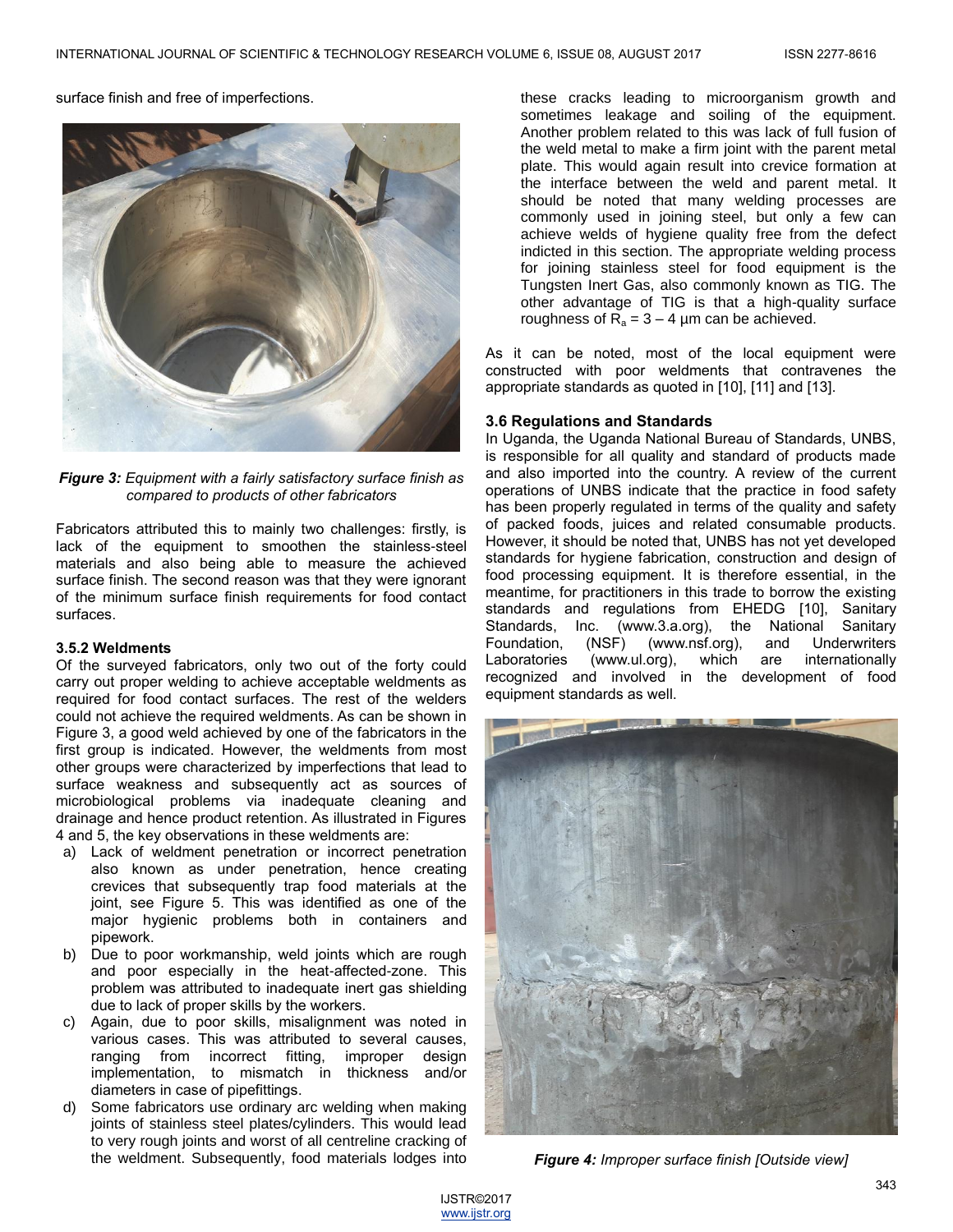## **3.7 Some food processing equipment cases**

Some cases of food processing equipment manufactured in Uganda were taken to illustrate some of the flaws made in choice of component materials and fabrication practices.

# **3.7.1 Manual cassava chipper**

Figure 6 illustrates the Manual cassava chipper produced by one of the food processing manufacturers in Kanyanya. The chipping plate is in direct contact with the wet cassava material. This component is made of Aluminum, however, as noted earlier, stainless of food contact grade would have been a better option for this purpose. The former material is chosen because it is more available, cheaper and easily given the chipping plate's shape than stainless steel.

## **3.7.2 Maize threshing machine**

Figure 7 shows the salient parts of a Maize shelling machine manufactured by one of the manufacturers. It is observed that all the major components of the machine are made of mild steel, threshing shaft inclusive. As it can be observed from Figure 4, after some time of operation, the mild steel threshing shaft that is in direct contact with the food material (maize) has undergone rusting (uniform attack corrosion) due to the moisture content of the maize. This impairs the quality of the maize seeds produced by the machine. A more corrosion resistant material would be better for this machine component (threshing shaft).



*Figure 5: Improper surface finish [Inside view]*



*Figure 6: Manual cassava chipper*

## **3.7.3 Banana juice extractor**

This machine is designed to extract juice out of the ripe banana fruits that are locally grown and harvested. Figures 8 and 9 illustrates the salient features of this machine. It can be noted that the juice collection pan is constructed from aluminum and the extraction impeller is constructed from Low Carbon Steel. However, as noted earlier, aluminum does not represent the best choice of material for the pan. Furthermore, it is so alarming that the impeller is constructed from such a nonfood grade material. Low Carbon Steel is prone to corrosion from the juice which compromises the quality of juice produced by the machine. The surface finish of the impeller is also not sufficient as can be seen in Figure 8.



*Figure 7: Maize threshing machine* Prime mover Threshing shaft (Low Carbon steel)

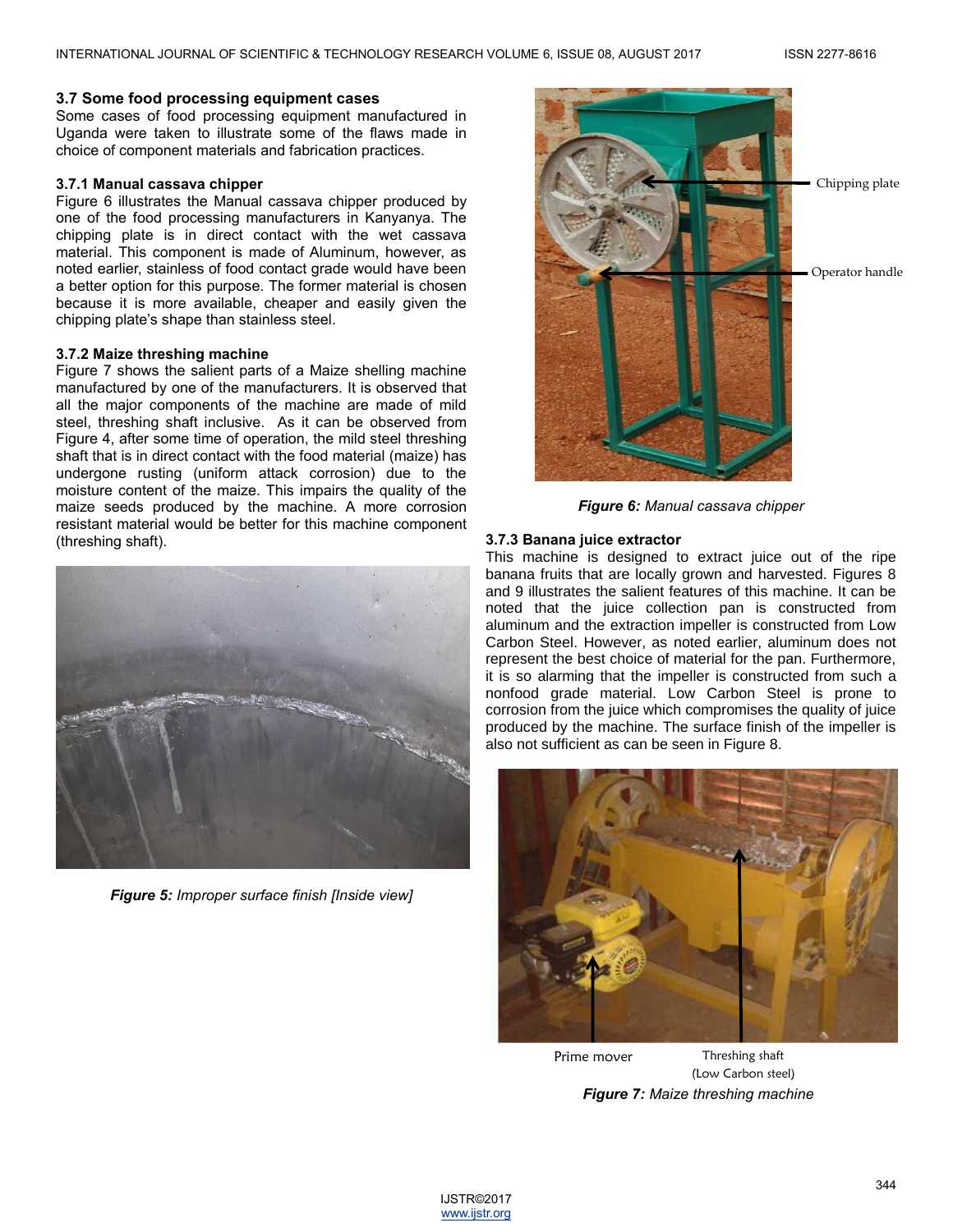

Juice extraction impeller [Stainless steel]

Juice extraction & collection pan [Aluminum]

*Figure 7: Banana juice extractor*



*Figure 8: Banana juice extractor [Bottom view of the extraction impeller]. The materials used is neither food grade nor stainless steel. Corrosion is evident and a vast manifestation of crevices, poor surface finish and weldment.*

# **4 CONCLUSIONS**

It was observed that to a very large extent, the industries use similar methods for material selection for their designs. The major causes of improper materials selection were identified as; use of less effective selection methods, motive to use less costly materials, and lack of some more effective materials in the required forms in the country. The major issues identified in the conventional process of materials selection was the failure to analyze all the performance aspects of the equipment designed, and lack of necessary information on all possible materials options from which the best must be chosen. The results of this study offer a wide overview on how the materials selection and fabrication practices employed by food processing equipment designers and manufacturers in Uganda can be improved. It should be noted that individual countries can benefit from fabrication and maintenance of their equipment. This is particularly important for especially developing countries whose economy is based on agriculture. Improving productivity of food processing systems means an increase in food availability at a reasonable cost, and indirectly improvement in the standards of living. This means that a number of food products can be made from produce, hence

adding value as well as preserving the food and subsequently contributing to food security. However, the study notes that even though lot of effort has been done on an individual/private basis, with some success in terms of products meeting the required standards, the biggest number are failing. Hence there is need to emphasize to the local fabricators the following in order not only to meet the required standards but also to improve productivity to enhance competitiveness especially from imported food processing equipment and food products:

- Proper selection of materials and the related appropriate welding process. Contamination is minimized – surfaces, in particular those in contact with food, are smooth and continuous, non-corrosive, non-toxic, in intended use and where necessary, suitably durable, and easy to clean and maintain.
- Materials that are not food grade should avoided at all costs.
- Design and layout permit appropriate cleaning, maintenance and disinfection.
- Improvement of product design and development skills
- Improve fitting and assembly skills.
- Adoption of the existing international acceptable food equipment standards and guidelines.

# **ACKNOWLEDGMENT**

The authors wish to thank the Ugandan welding and fabricator companies that freely gave no objection and openly participated to our survey.

# **REFERENCES**

- [1]. UBOS. 2015. 2015 Statistical Abstract. Uganda Bureau of Statistics, [www.ubos.org.](http://www.ubos.org/)
- [2]. AFBD, OECD, UNDP, and UNECA. 2012. Uganda African Economic Outlook. Available at [www.africaneconomicoutlook.org.](http://www.africaneconomicoutlook.org/)
- [3]. Niringiye, A. 2009. Patterns of Agricultural Growth and Overall growth of Ugandan Economy. Makerere University – Faculty of Economics and Management.
- [4]. Osei, B. 1988. Small scale industries: Improving performance in developing countries. Food policy. Pp 334 – 337.
- [5]. UBOS. 2009. Uganda Census of Agriculture: Crop area and production report. Available a[t www.ubos.org.](http://www.ubos.org/)
- [6]. Ashby, M.F. 2005. Materials selection in Mechanical design – Third edition. Butterworth – Heinemann.
- [7]. Cheremisinoff, P. 1996. Materials selection desk book. Noyes publications, 1996.
- [8]. Betta, G., Barbanti, D. and Massini, R. 2011. Food Hygiene in aseptic processing and packaging system: A survey in the Italian food industry. Trends in Food Science & Technology, 22, 327 – 334.
- [9]. Obadina, A.O., Oyewole, O.B., Sanni, L.O. Tomlins, K.I. and Westby, A. 2010. Improvement of the hygienic quality of wet 'fufu' produced in South West Nigeria.